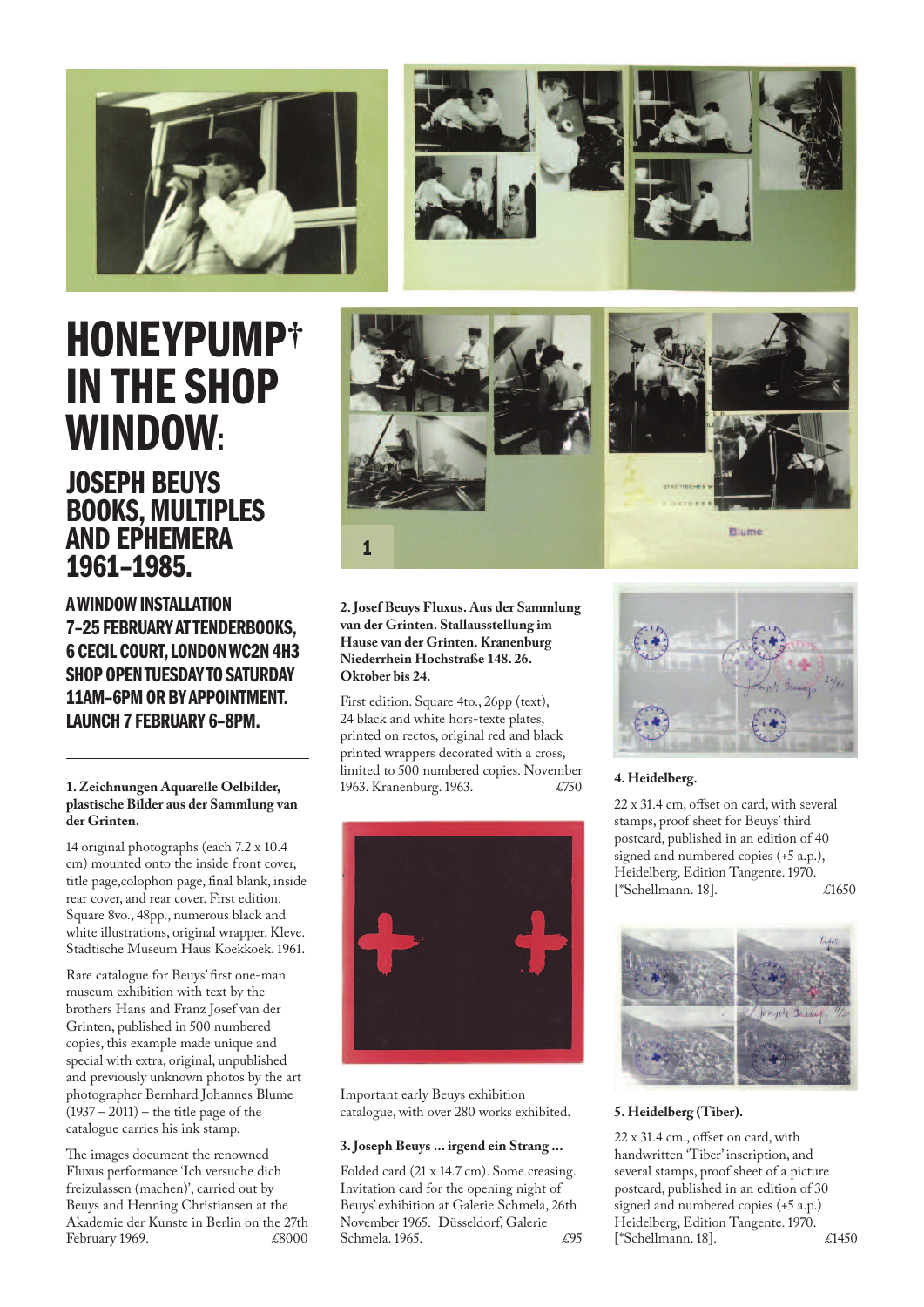

#### **6. Freier Demokratischer Sozialismus. (Free Democratic Socialism).**

29.5 x 21 cm., yellow printed letterhead in brown, and stamp reproduced in blue, with handwritten text, thus: 'Freier Demokratischer Sozialismus' by Joseph Beuys. Heidelberg, Edition Tangente.1971.

An edition of 300 were planned for this multiple, however only 164 copies were eventually produced, each signed and numbered by Beuys.

The letterhead is that of Karl Fastabend, a collaborator of Beuys' at the office of the 'Organisation für direkte Demokratie durch Volksabstimmung'.  $[$ <sup>\*</sup>Schellmann. 32].  $\pounds$ 1400

### **7.Joseph. So kann die Parteiendiktatur überwunden werden.[How the Dictatorship of the Parties can be Overcome].**

Large folio, printed polyethylene shopping bag, printed on recto with facsimile, holograph text in black and white, on the verso with typographical design in colour, containing poster (see Schellmann 16), large felt sheet, and facsimile information letters, one of which, the membership form, is signed in ink by Beuys and numbered by stamp. Bag: 75 x 51.5 cm; felt: 68 x 48 x 1.2 cm. Cologne, Galerie art intermedia.1971.

The bag displays the key tenets of the Organisation der Nichtwähler, für freie Volksabstimmung (Non-voters organisation for a free referendum), which was founded by Beuys.It was used in the context of various actions and, without the felt, was distributed at Documenta 5.

Edition limited to approximately 500 copies with the felt and information sheets. [\*Schellmann. 40]. £1800

# **8.Erdtelephon. (Earth Telephone).**

Screenprint on felt board (99 x 60 x 0.2 cm). Some bumping and creasing on felt edges, edition of 100 (+ XII a.p.), signed and numbered in pencil by Beuys. Munich, Edition Schellmann.1973.

The image is based on a photograph of the object Das Erdtelephon,1967, in front of Felt Corners in the Strohler Collection, Darmstadt.  $[^*Schellmann. 79]$ . £4500

## **9. & Jürg BRODMANN. Filzbriefe.[Felt Letter]).**

Five pieces of white felt (each 39 x 27.7 x 0.1 cm), with printed letterhead and inscriptions by both Beuys and Brodmann. Each piece of felt is printed in a different language and colour, and inscribed with different coloured felt pens. Heidelberg. Edition Staeck,1974.





Published in an edition of 125 copies, with accompanying certificate signed by Beuys and Brodmann, numbered and dated. [\*Schellmann.107]. £1750

### **10. "mit – neben – gegen". Ausstellung, Aktionen, Film,Video, Werkstattgesprache, Diskussionen – Joseph Beuys und die Kunstler der ehemaligen und jetzigen "Beuys-Klasse".**

Postcard invitation to the opening night, 5 November 1976. Reproduced photo by Ute Klophaus. Signed by Beuys in blue pen, Frankfurt. Frankfurter Kunstverein, 1976.  $\epsilon$ 80

# **11. Food for ought.**

88 x 16.5 cm., offset on grey machinemade wove, stamped (in this copy the stamp has become very faint), with added grease spot. This one of the few hundred copies signed in pencil by Beuys. Kassell, F.I.U. 1977.

Published by the 'Free International University'founded by Beuys, which was conducted as a pilot project for 100 days during documenta 6, Kassel. This print was sold at the exhibition to finance food and accommodations for F.I.U. members. The printed text comprises a list of foods, the transcription of a

telephone conversation, and a sixth-century Irish poem. [\*Schellmann. 206]. £1800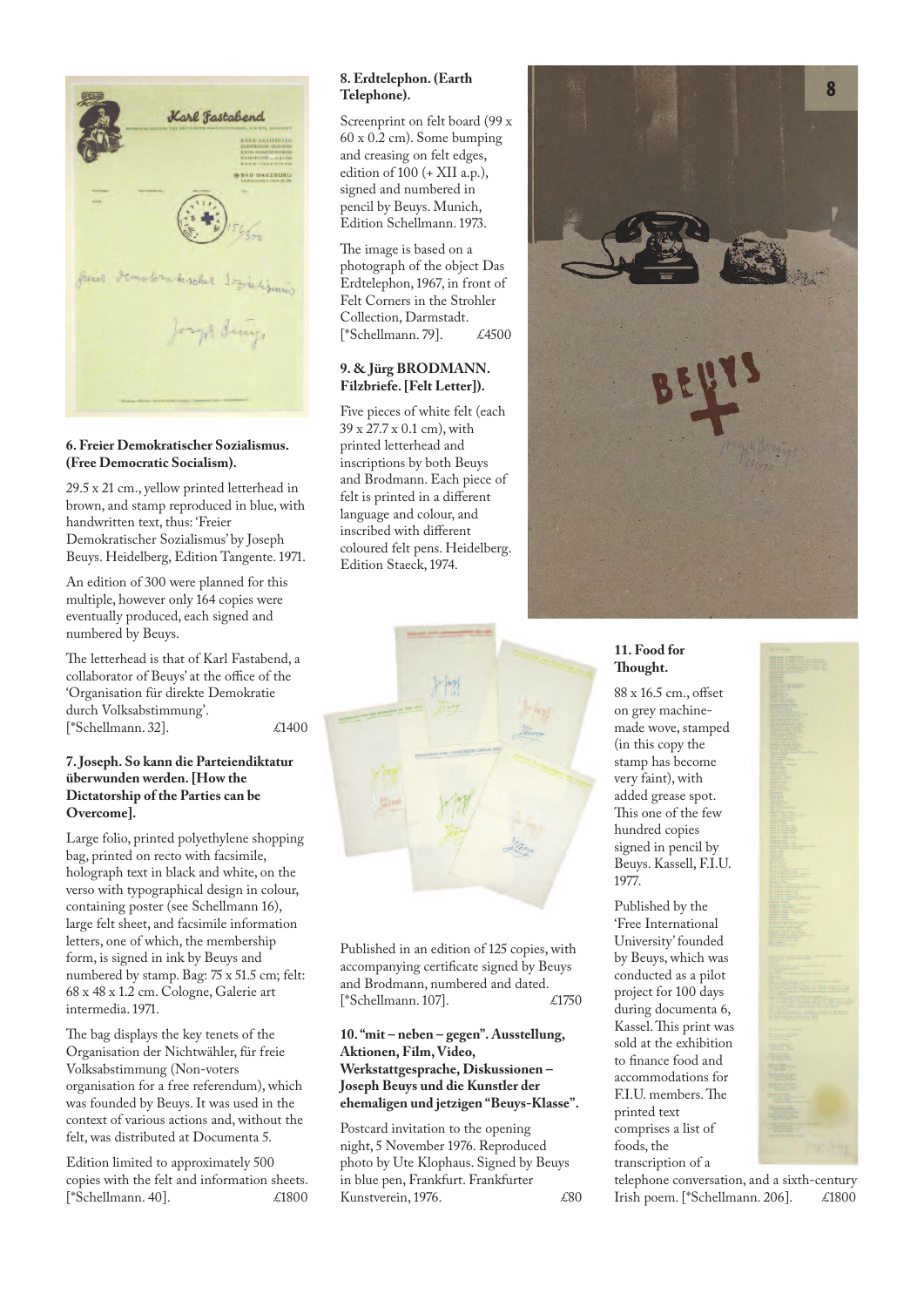

## **† 12. Honigpumpe am Arbeitsplatz. (Honeypump in the Workplace).**

Complete set of 10 offset printed postcards, loose as issued in original clear plastic sleeve. Each of the ten postcards is illustrated with reproductions of details of 'Honigpumpe am Arbeitsplatz', shown at documenta 6, Kassel,1977. Photographs by Staeck/Steidl and Caroline Tisdall. Heidelberg, Edition Staeck,1977.

Schellmann notes that this series of postcards remained unsigned. However in this set Beuys has individually signed each of the postcards in red pen. [\*Schellmann.<br>postcards nos. P 34-43].  $\angle 2000$ postcards nos.  $P$  34-43].

#### **13. Grassello Ca (OH)2 + H2O. Difesa della natura.**

First edition. 4to., 31 x 23 cm. 80pp., illustrated with photographs by Buby Durini, original wrapper. Pescara, Lucrezia De Domizio.1979.

Stamped, inscribed and numbered in pencil by Beuys on the front cover.



The chemical formula of the title refers to a truckload of lime shipped from Pescara to Düsseldorf and used to paint Beuys' house.

Schellmann notes two separate numbered editions of this book, one of 100 copies, the other of 80 copies (plus 20 artist's copies); however all copies were originally designed to be consecutively numbered in a single edition of 200, as is this one. [\*Schellmann. 311]. £1200



# **14. Die beste Stadt für Blinde.**

First edition thus. 8vo., (20 x 12 x 1.8 cm), 228pp., publisher's wrapper., book by Jürg Federspiel which is then reworked by Beuys, inscribing and drawing across the entire front cover of the book in black enamel, published in an edition of only 20 copies (plus 4 a.p's), each copy varies slightly within the edition, however Beuys

inscriptions consistently read, thus: "The 3 energies of New Grange evolutionary warmth, forming direction, organic implosive (Beuys adds a spiral drawing here), split cell (a split oval drawing), crystalline explosive (with a diamond shape drawing marking a cold zone). Heute habe ich die deutsche Sprache. Ein Sprache Afrikas gemacht." Cologne. Reiner Speck.1981.

Beuys then signs the edition, with his signature contained within the final line of the inscription,"Anacharsisclootsbeuys", and numbers the book from the edition of 20. (Anacharsis Cloots was a revolutionary born near Kleve, Beuys' home town).

'On the great stone outside the tomb of the kings at New Grange in Ireland are the carved symbols which indicate that the ancient Celts had a sophisticated knowledge of physical and spiritual energies. The 3 energies are: the spiral, organic or implosive form, the split cell, and the diamond-shaped crystalline or explosive form. Beuys interpreted this as an early example of the principles to which he referred in his Theory of Sculpture: the passage from warm, organic form (eg. liquid fat) to cold, crystalline form (eg. solid, sculpted fat)'.

As well as reproducing Beuys'sled on the cover, Jürg Federspiel's text includes a section on Beuys, pp-50-57. Reiner Speck has added his publisher's stamp on pages 50 and 51, and Beuys has inserted a length of copper wire between the pages, acting as a unique sort of bookmark. [\*Schellmann. 392]. (43986) £15000

1 iteraktionsmensch Ost<br>früßt Interaktionsmensch Wes **GEFÜLLT** 

# **15. Sprachlos.**

First edition 4to., 32 x 24 x 3 cm., exhibition catalogue, 'Sprachlos' cigarillo package, and matches, all with handwritten additions, loose as issued in printed transparent plastic envelope. Edition limited to 100 copies, signed and